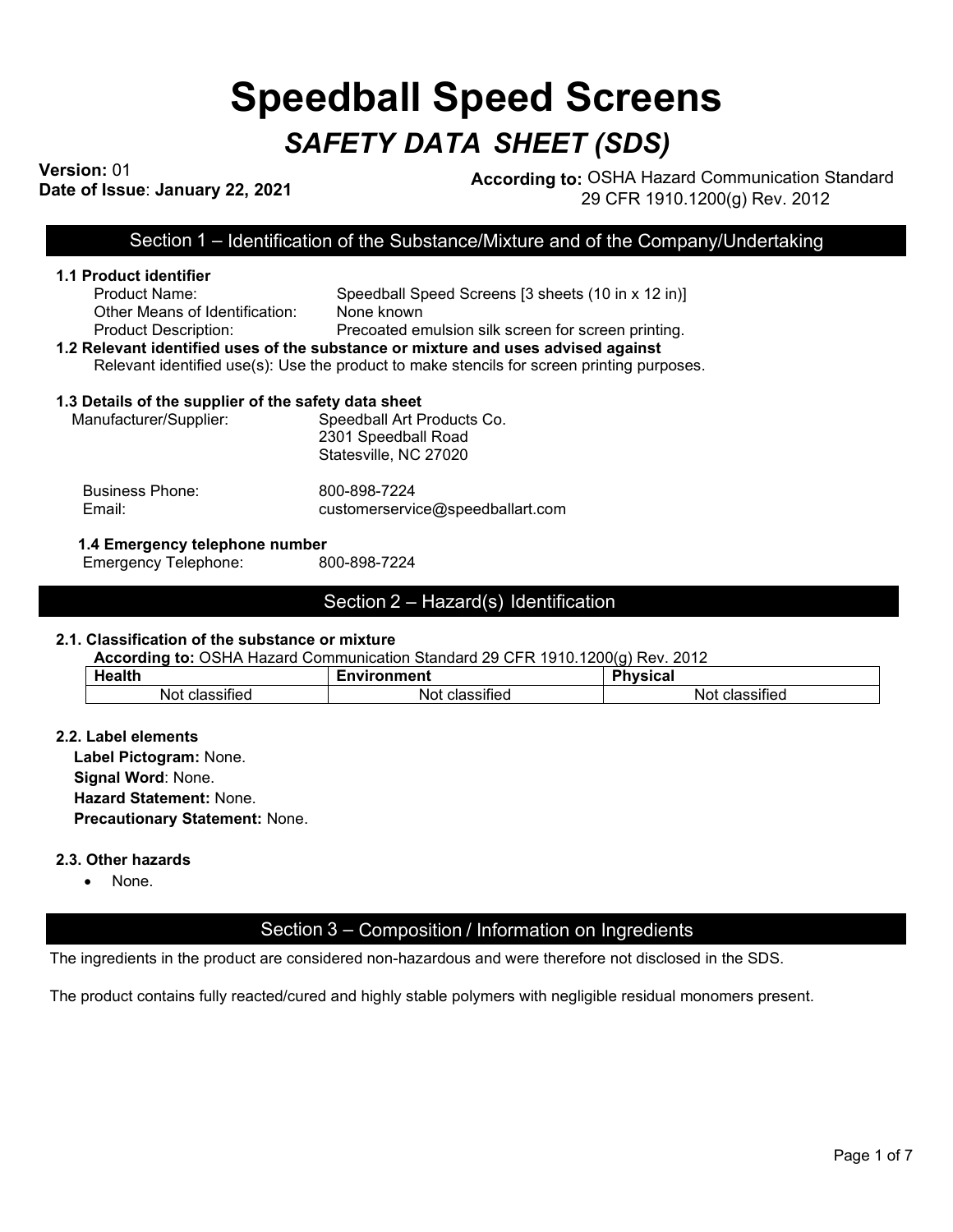# Section 4 – First Aid Measures

### **4.1 Description of first aid measures**

- **Eye contact:** No specific first aid measures are required. If irritation occurs, remove contact lenses if present and easy to do – rinse eyes with water. If eye irritation persists: Get medical advice/attention.
- **Skin contact:** No specific first aid measures are required. If irritation occurs, wash with plenty of water and soap. Take off contaminated clothing. If skin irritation persists: Get medical advice/attention.
- **Inhalation:** Inhalation route of exposure is not anticipated with intended use. If exposed to excessive levels of material in the air, move the exposed person to fresh air. Seek medical attention if in doubt.

**Ingestion:** No specific first aid measures are required. Rinse mouth with water. Do not induce vomiting. Never give anything by mouth to an unconscious person. Seek medical attention if in doubt.

### **4.2 Most important symptoms and effects, both acute and delayed**

• Refer to **Section 11** - Toxicological Information.

### **4.3 Indication of any immediate medical attention and special treatment needed**

• Not required.

# Section 5 – Fire Fighting Measures

### **5.1 Extinguishing media**

**Suitable Extinguishing Media:** Use extinguishing media suitable for surrounding area if material is involved in a fire (e.g., water fog, foam, dry chemical or carbon dioxide).

### **Unsuitable Extinguishing Media:** None known.

### **5.2 Special hazards arising from the substance or mixture Hazardous combustion products:**

- Irritating vapours or fumes may form if product is involved in fire:
	- o Carbon dioxide
	- o Carbon monoxide
	- o Nitrogen oxides
- See also **Section 10** Stability and Reactivity.

### **5.3 Advice for firefighters**

• Wear a self-contained breathing apparatus to protect against potentially irritating fumes.

## Section 6 – Accidental Release Measures

### **6.1 Personal precautions, protective equipment (PPE) and emergency procedures**

**Personal Precautions:** Use protective gloves, goggles and suitable protective clothing. Do not smoke, use open fire or other sources of ignition.Observe PPE advice in **Section 8** – Exposure Controls/Personal Protection.

### **Emergency Procedures:** Not available.

#### **6.2 Environmental precautions:**

• Prevent entry and contact with soil, drains, sewers, and waterways. Inform relevant local/regional/national/international authorities.

### **6.3 Methods and material for containment and cleaning up**

**Containment/Clean-up Measures:** Contain spill if safe to do so. Remove sources of ignition. Keep combustibles away from spilled material. Collect recoverable product and place in a designated container for disposal. Flush the area with water. Avoid dust formation. Dispose of sealed contents/container and wash water in accordance with local/regional/national/international regulations.

#### **6.4 Reference to other sections**

• Refer to **Section 8** - Exposure Controls/Personal Protection and **Section 13** – Disposal Considerations.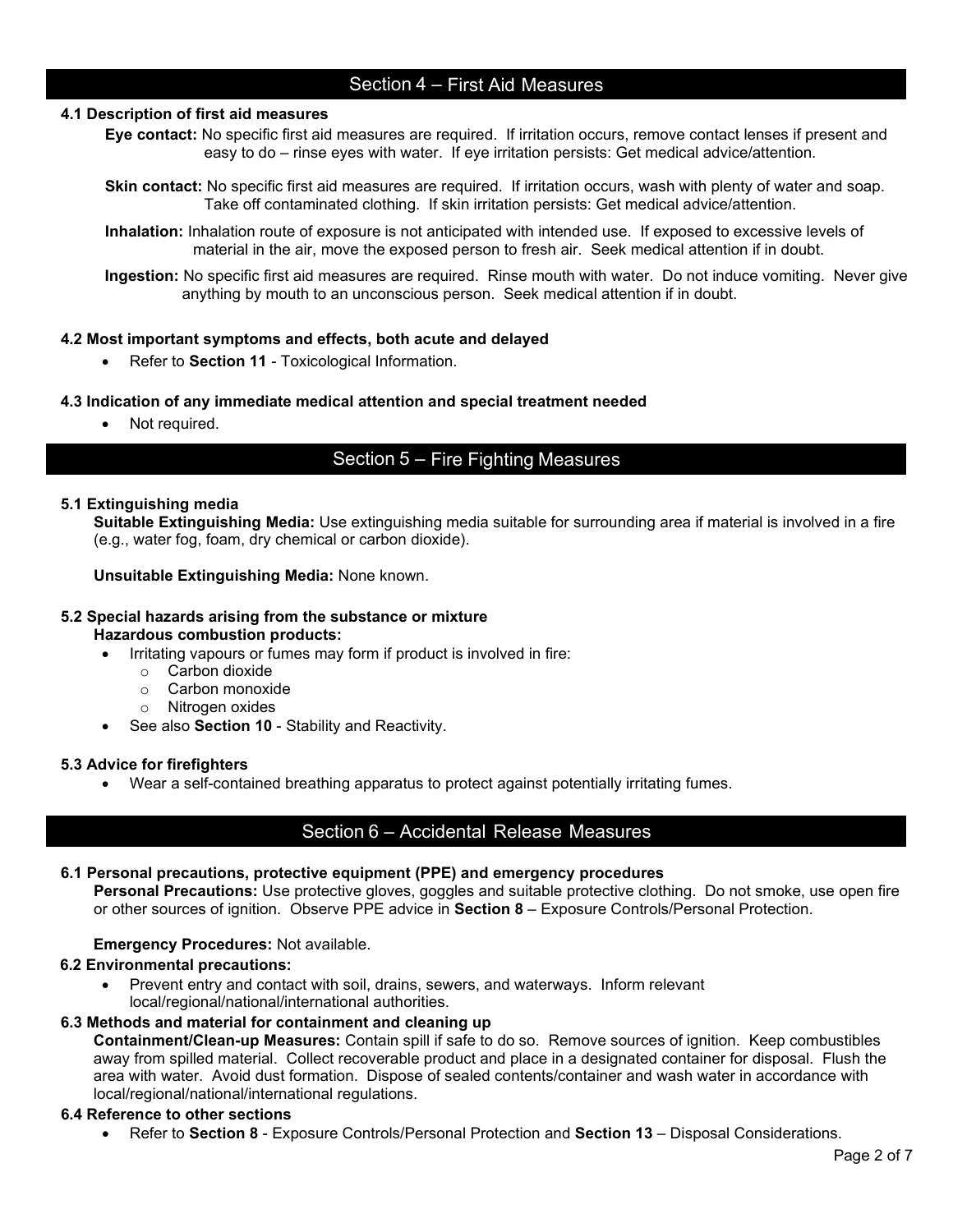# Section 7– Handling and Storage

### **7.1 Precautions for safe handling**

- Wash hands thoroughly after handling.
- Wash contaminated clothing before reuse.
- Employees should be trained in the safe use and handling of chemical materials.
- Refer to **Section 8** Exposure Controls/Personal Protection.

# **7.2 Conditions for safe storage, including any incompatibilities**

- Keep container tightly closed to avoid spills.
	- Keep in a cool dry place.

### **7.3 Specific end use(s)**

• Refer to **Section 1.2** - Relevant identified uses.

# Section 8– Exposure Controls / Personal Protection

### **8.1 Control Parameters:**

• There are no exposure values available for the chemicals in this product.

### **8.2 Exposure Controls:**

### **Appropriate engineering controls**

- Use ventilation or other engineering controls to maintain low airborne concentrations.
- Minimize contact with eyes, skin, and clothing by using good hygiene practices.
- Sinks and eyewash stations should be available in the work area.

### **8.3 Personal Protective Equipment**

Note: Consider the concentration and amount of product at the workplace when selecting PPE.

**Respiratory:** No specific respiratory protection is required. If ventilation is inadequate, use an approved respirator such as a High Efficiency Particulate Air (HEPA) respirator and filter cartridge authorized by regulatory standards.

**Eyes/Face:** If splash/spray is likely, wear chemical safety goggles approved by appropriate regulatory standards.

**Hands/Skin:** If skin contact is likely, wear chemical resistant gloves. If necessary, refer to appropriate regulatory standards.

**Body:** If body contact is likely, wear protective clothing. If necessary, refer to appropriate regulatory standards.

**Thermal Hazards:** None known.

**Environmental Exposure Controls:** Not available.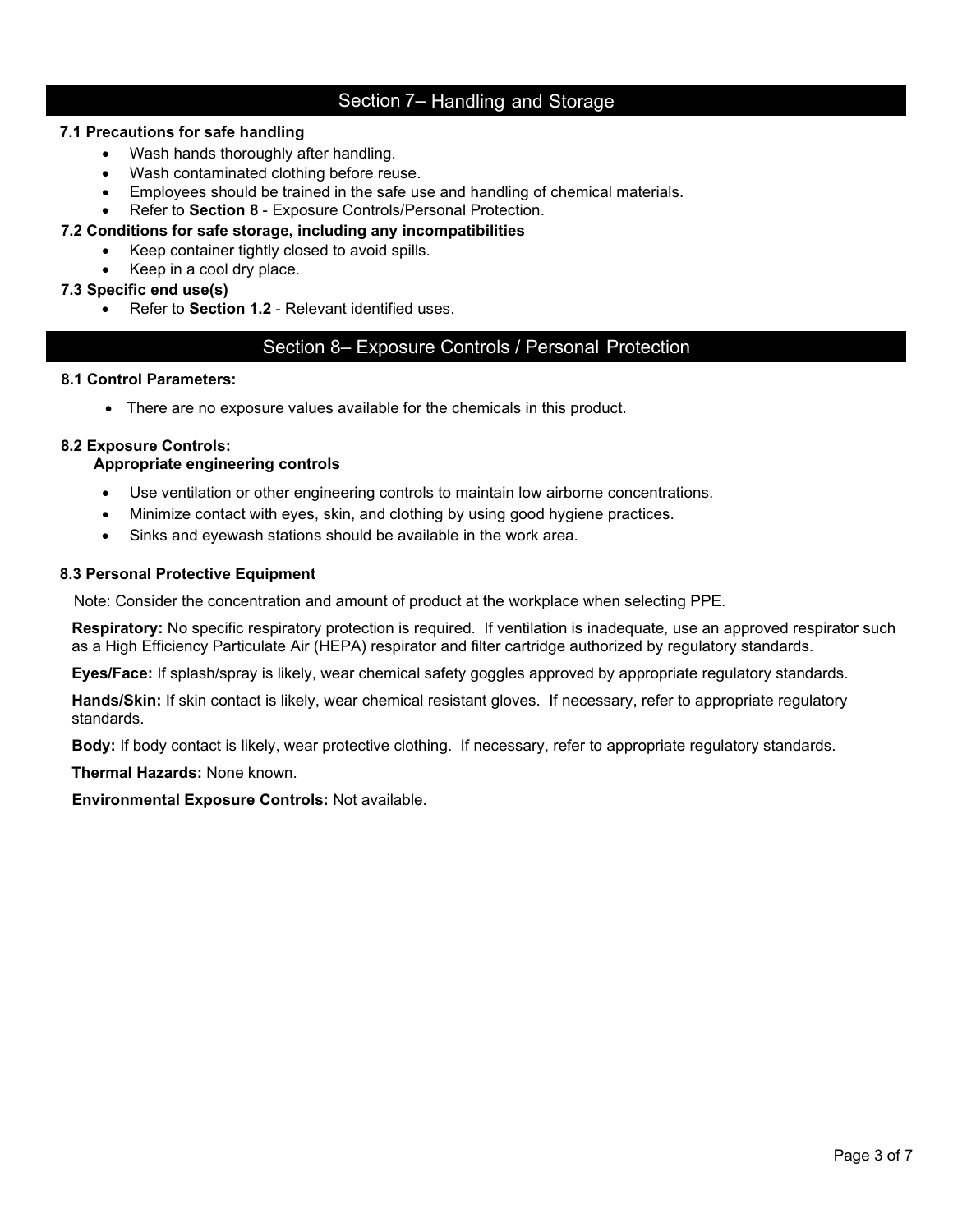### **9.1 Information on basic physical and chemical properties**

Note: The data below are typical values and do not constitute a specification.

| Appearance:                    |                   | <b>Partition Coefficient</b> |               |
|--------------------------------|-------------------|------------------------------|---------------|
| <b>Physical state:</b>         | Solid             | n-octanol/water:             | Not available |
| Color:                         | Red               | Auto-ignition                |               |
| <b>Odor/Odor threshold:</b>    | <b>Odorless</b>   | temperature:                 | Not relevant  |
| pH (as supplied):              | Not relevant      | <b>Decomposition</b>         | Not available |
|                                |                   | temperature:                 |               |
| <b>Melting/freezing point:</b> | Not relevant      | <b>Dynamic viscosity:</b>    | Not relevant  |
| <b>Boiling point/range:</b>    | Not relevant      | Molecular weight:            | Not relevant  |
| Flash point:                   | Not relevant      | Taste:                       | Not available |
| <b>Evaporation rate:</b>       | Not relevant      | <b>Explosive properties:</b> | None          |
| <b>Flammability:</b>           | Combustible solid | <b>Oxidizing properties:</b> | None          |
| <b>Upper/lower explosive</b>   | Not relevant      | <b>Surface tension:</b>      | Not available |
| limits:                        |                   |                              |               |
| Vapor pressure:                | Not relevant      | <b>Volatile component:</b>   | None          |
| <b>Water solubility:</b>       | Dispersible       | Gas group:                   | Not relevant  |
| Vapor density (Air = $1$ ):    | Not relevant      | pH (as solution):            | Not available |
| Specific gravity (Water = 1):  | >1                | VOC:                         | None          |
| <b>Relative density:</b>       | Not available     | Particle size range:         | Not relevant  |

### **9.2 Other information**

No further data available.

# Section 10 – Stability and Reactivity

#### **10.1 Reactivity**

• This material is not considered to be reactive under normal handling and storage conditions.

### **10.2 Chemical stability**

• This material is considered stable under normal handling and storage conditions.

### **10.3 Possibility of hazardous reactions**

• Not expected to occur under normal handling and storage conditions.

#### **10.4 Conditions to avoid**

- Exposure to high temperatures
- Strong acids
- Strong bases
- Strong oxidisers

#### **10.5 Incompatible materials**

- Strong acids
- Strong bases
- Strong oxidisers

### **10.6 Hazardous decomposition products**

• Hazardous decomposition products including but not limited to carbon monoxide, carbon dioxide, and nitrogen oxides may be released under fire conditions.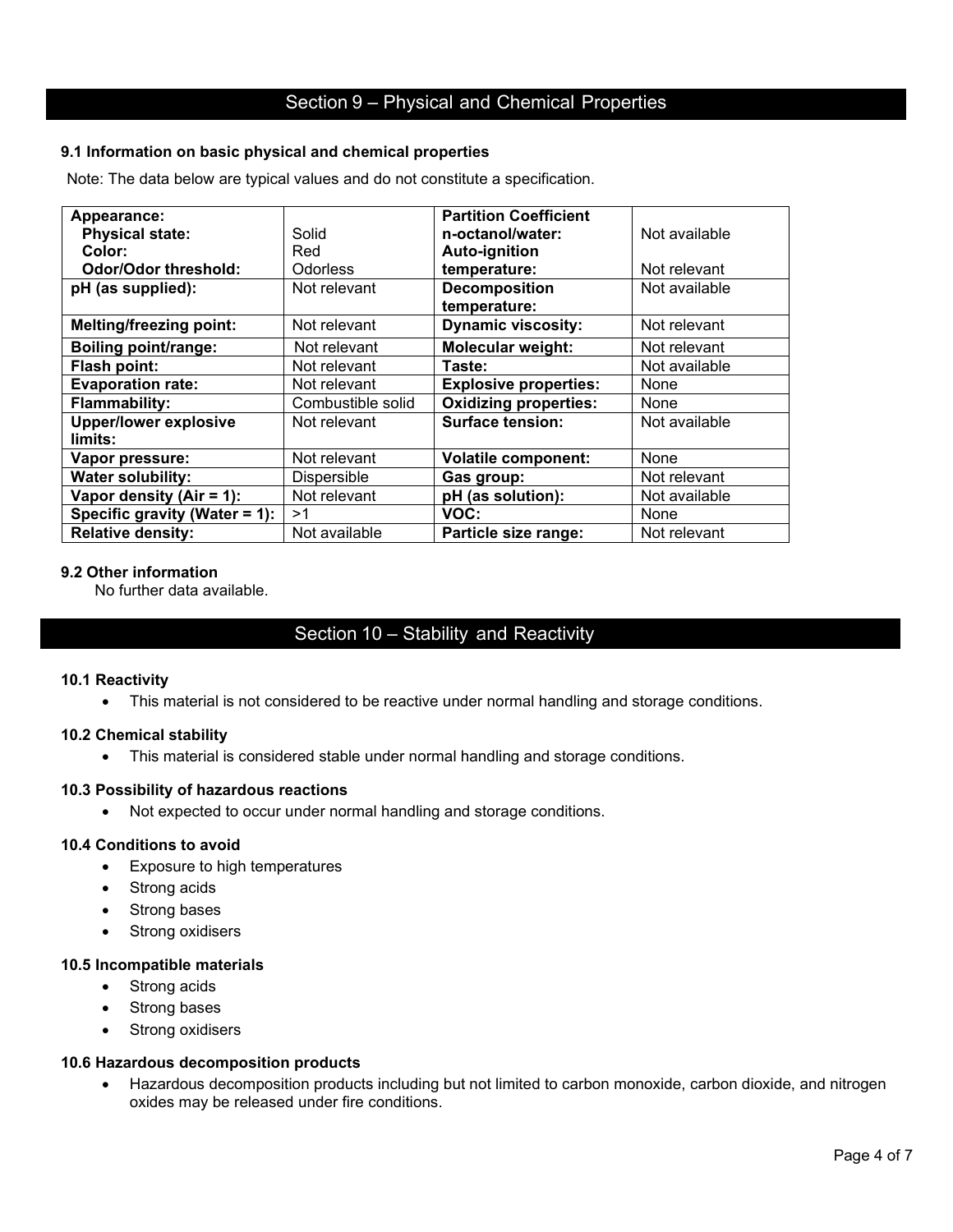# Section 11 – Toxicological Information

**Likely routes of exposure:** Skin contact.

**Potential signs and symptoms:** None expected under conditions of normal use.

| <b>Acute oral toxicity:</b>                            | Practically non-toxic based on available animal and human use data.<br>ATE >5000 mg/kg                                                                                                     |
|--------------------------------------------------------|--------------------------------------------------------------------------------------------------------------------------------------------------------------------------------------------|
| <b>Acute dermal toxicity:</b>                          | Practically nontoxic based on available animal and human use data.                                                                                                                         |
| <b>Acute inhalation toxicity:</b>                      | Practically nontoxic based on available animal and human use data.                                                                                                                         |
| <b>Skin corrosion/irritation:</b>                      | The components of this product are not skin irritants based on human and/or<br>animal studies.                                                                                             |
| Serious eye damage/irritation:                         | The components of this product are not eye irritants based on human and/or<br>animal studies.                                                                                              |
| <b>Respiratory or skin sensitization:</b>              | The components in this product are not sensitizing to the skin based on human<br>and/or animal studies.                                                                                    |
| <b>Mutagenicity:</b>                                   | The components in the product are not mutagenic based on animal studies or no<br>data identified for the components in this product.                                                       |
| Carcinogenicity:                                       | The components in the product are not carcinogenic based on animal studies or<br>no data identified for the components in this product.                                                    |
| <b>Reproductive Toxicity:</b>                          | The components in the product are not reproductive toxicants based on animal<br>studies or no data identified for the components in this product.                                          |
| Specific target organ toxicity<br>(single exposure):   | The components in the product are not specific target organ toxicity (single<br>exposure) toxicants based on animal studies or no data identified for the<br>components in this product.   |
| Specific target organ toxicity<br>(repeated exposure): | The components in the product are not specific target organ toxicity (repeated<br>exposure) toxicants based on animal studies or no data identified for the<br>components in this product. |
| <b>Aspiration hazard:</b>                              | The components in the product are not aspiration hazards based on animal<br>studies or no data identified for the components in this product.                                              |

## **References:**

ECHA. 2020. REACH Registered Substances Database.

# Section 12 – Ecological Information

### **12.1 Toxicity**

• This product is not expected to be harmful or toxic to aquatic life.

### **12.2 Persistence and degradability**

• No data available for the components of the product.

#### **12.3 Bioaccumulative potential**

• No data available for other components of the product.

### **12.4 Mobility in Soil**

• No data available.

### **12.5 Results of PBT and vPvB assessment**

• No data available.

#### **12.6 Other adverse effects**

• No further data available.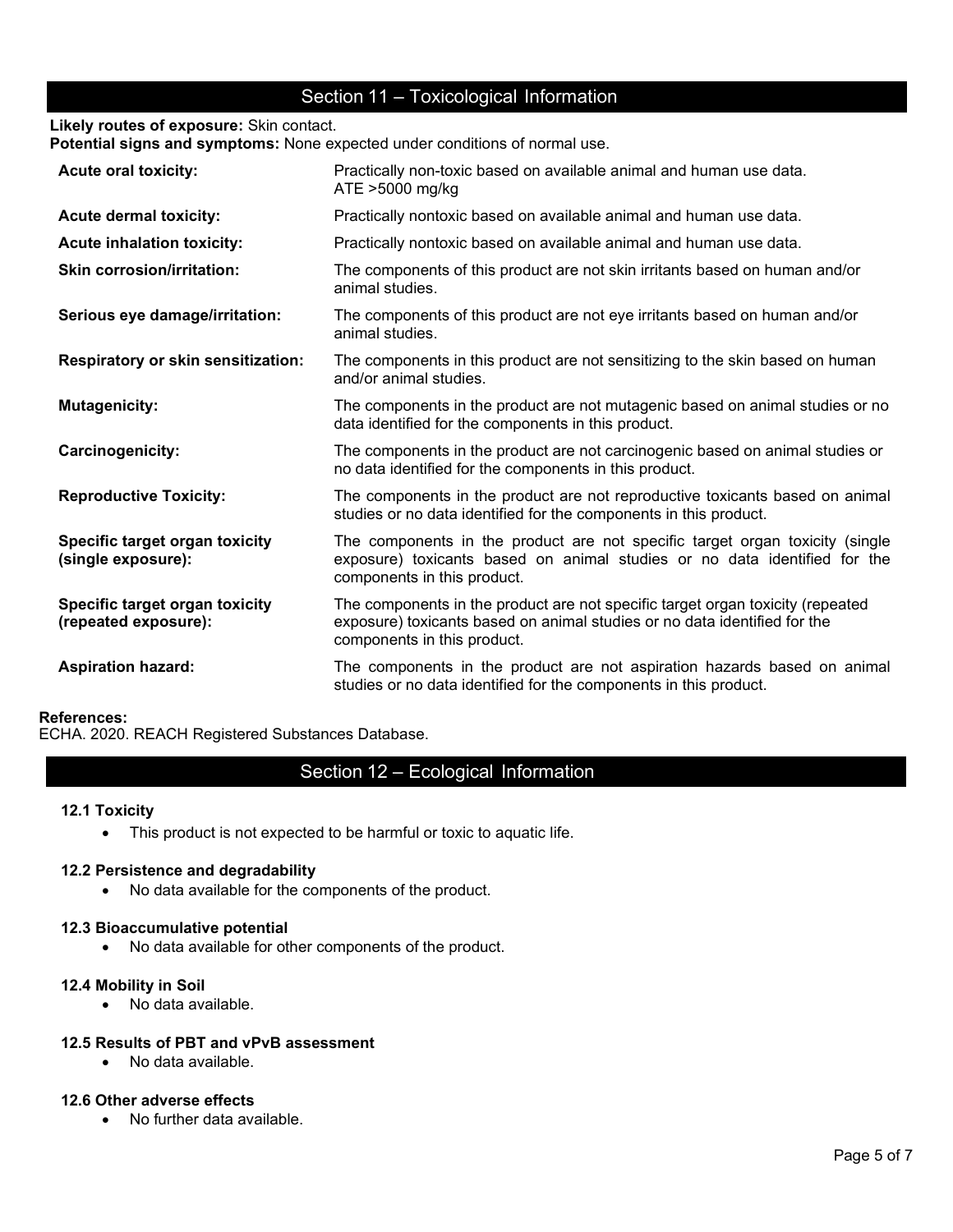# Section 13 – Disposal Considerations

### **13.1 Waste treatment methods**

**Preparing wastes for disposal:** Use product for its intended purpose or recycle if possible. Waste should not be disposed of by release to sewers. Dispose of waste in accordance with local, regional, national, and/or international regulations.

# Section 14 – Transport Information

Note: This product is not regulated as dangerous goods for transport. Review classification requirements before shipping materials to high temperatures.

| 14.1 UN number                                                                   | Not regulated  |
|----------------------------------------------------------------------------------|----------------|
| 14.2 UN proper shipping name                                                     | Not regulated  |
| 14.3 Transport hazard class(es):                                                 | Not regulated  |
| 14.4 Packing group                                                               | Not regulated  |
| <b>14.5 Environmental hazards</b>                                                | None           |
| 14.6 Special precautions for user                                                | None           |
| 14.7 Transport in bulk according to Annex<br>Il of MARPOL 73/78 and the IBC Code | Not applicable |

# Section 15 – Regulatory Information

#### **15.1 Safety, health and environmental regulations/legislation specific for the substance or mixture**

Note: The information that was used to confirm the compliance status of this product may deviate from the chemical information shown in Section 3.

#### **United States**

*Federal Regulations:*

### **Comprehensive Environmental Response and Liability Act of 1980 (CERCLA):**

No components in this product are listed under CERCLA.

**Clean Water Act (CWA):** No components in this product are listed as toxic pollutants.

**Clean Air Act (CAA):** No components in this product are listed under the CAA.

### **Superfund Amendments and Reauthorization Act (SARA) Title III Information:**

**SARA 302 Components:** No components in this product are subject to reporting requirements of S.302.

**SARA 311/312 Hazards:** No components in this product are SARA Hazards.

#### **SARA 313 Components:**

1,2-Dibromo-2,4-dicyanobutane (CAS No. 35691-65-7) is subject to the reporting requirements of Section 313. No other components in this product are subject to S.313.

#### **Toxic Substances Control Act (TSCA):**

All components in this product are listed on the non-confidential TSCA inventory.

#### *State Regulations:*

**New Jersey 2010 Right to Know 2010 Right to Know Hazardous Substance List:** 1,2-Dibromo-2,4-dicyanobutane (CAS No. 35691-65-7), and magnesium nitrate (CAS No. 10377-60-3) are listed on the right to know list.

**Washington Chemicals of High Concern to Children (CHCC list):** No components in this product are listed. **California Proposition 65:** No components in this product are listed.

**Minnesota Chemicals of High Concern and Priority Chemicals:** No components in this product are listed.

**Maine Chemicals of High Concern:** No components in this product are listed.

**Vermont Chemicals of High Concern to Children:** No components in this product are listed.

**Massachusetts:** No components in this product are listed.

**Pennsylvania:** Propylene glycol (listed as 1,2-propanediol) (CAS No. 57-55-6), and magnesium nitrate (listed as nitric acid, magnesium salt) (CAS No 10377-60-3) are listed on the right to know list.

**Michigan Chemicals of Concern:** No components in this product are listed.